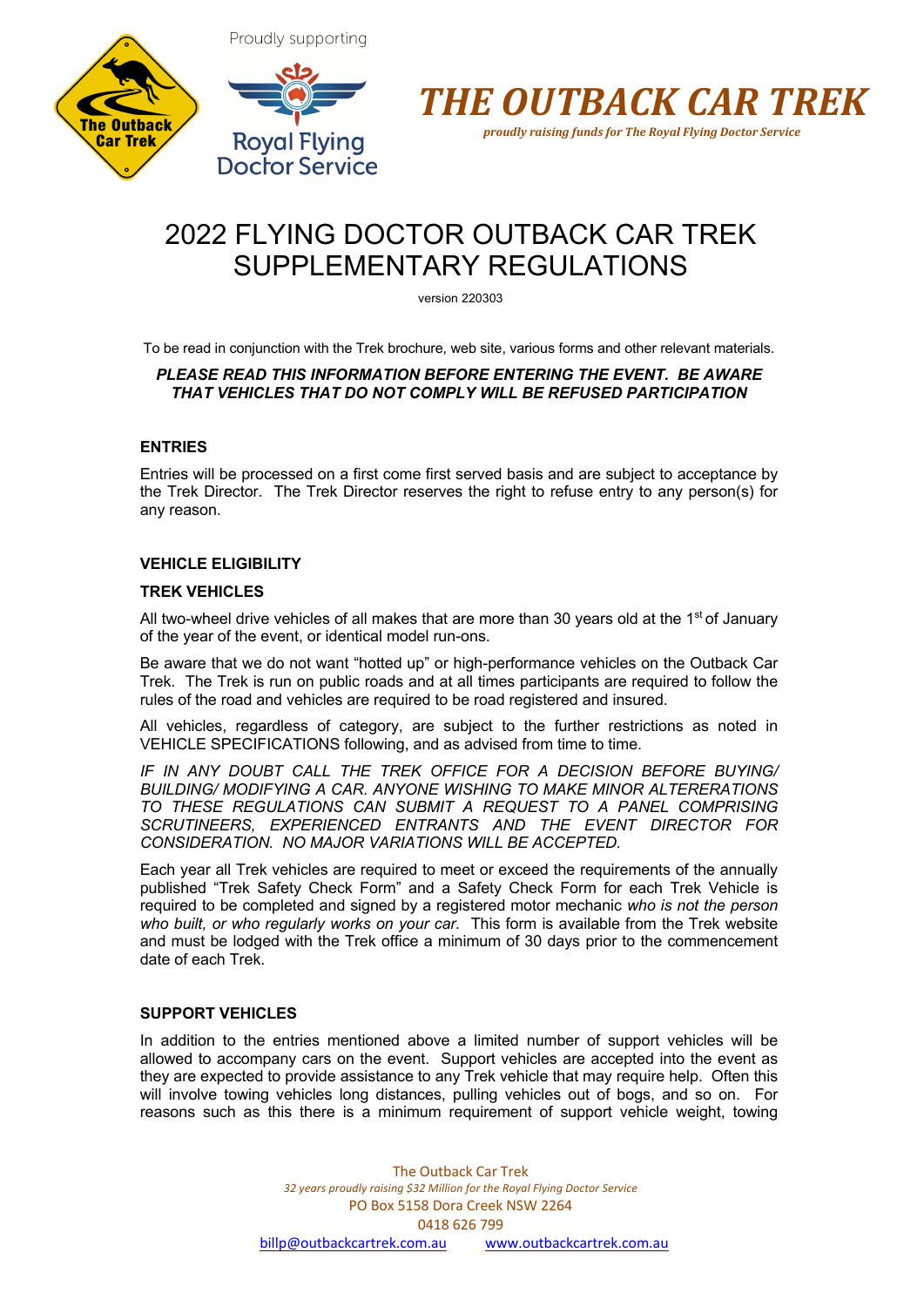



capability and transmission. Vehicles that may be considered "soft roaders" or SUV's are unlikely to be suitable as support vehicles.

In general terms support vehicles must have a kerb weight of greater than 2,400 kgs and must be capable of towing 2,500 kgs (with trailer brakes). Support vehicles must also have a high & low range transmission.

Support vehicles will be accepted on a first come first served basis. At least one person in the support vehicle must have either medical or mechanical skills and carry the appropriate equipment to perform his or her duties. All support vehicles must be modern 4WD's and must be in good condition. They must be fitted with effective mudflaps, a UHF radio, a rearwards facing bright white light and a dust light.

Support vehicles must understand that there are certain conditions that apply to them. These include;

- i. They must leave a control point only as directed by an official or as per a published schedule
- ii. They MUST NEVER pass a stricken or apparently stricken vehicle without offering assistance
- iii. They must help with official duties if requested to do so. This may involve manning a Control, towing a vehicle, carrying items, etc.
- iv. They will not be permitted to follow the Trek route if so directed by an official or if instructed by the Road Book. In such cases they will be sent via an alternative route.

# **PARTICIPANTS BRIEFING**

There will be a participants briefing held on the first morning of each Trek, immediately prior to the start of the event.

All participants must attend the briefing.

#### **TREK FEES & PAYMENTS**

There are three separate fees payable. These are separate entry fees and donations paid to the Royal Flying Doctor Service, plus a disbursements fee paid to Outback Car Trek Pty Limited.

#### **ENTRY FEES**

Each entrant will pay an entry fee for 2022 of \$975 (including GST) per vehicle to the Royal Flying Doctor Service.

#### **DONATIONS**

Each vehicle agrees to donate to the Royal Flying Doctor Service South Eastern Section a *minimum* of \$7,500.

Of course, you are encouraged to raise more than the minimum donation.

#### **DISBURSEMENTS FEE**

Each entrant will pay a fee for 2022 of \$940 (including GST) per person for disbursements.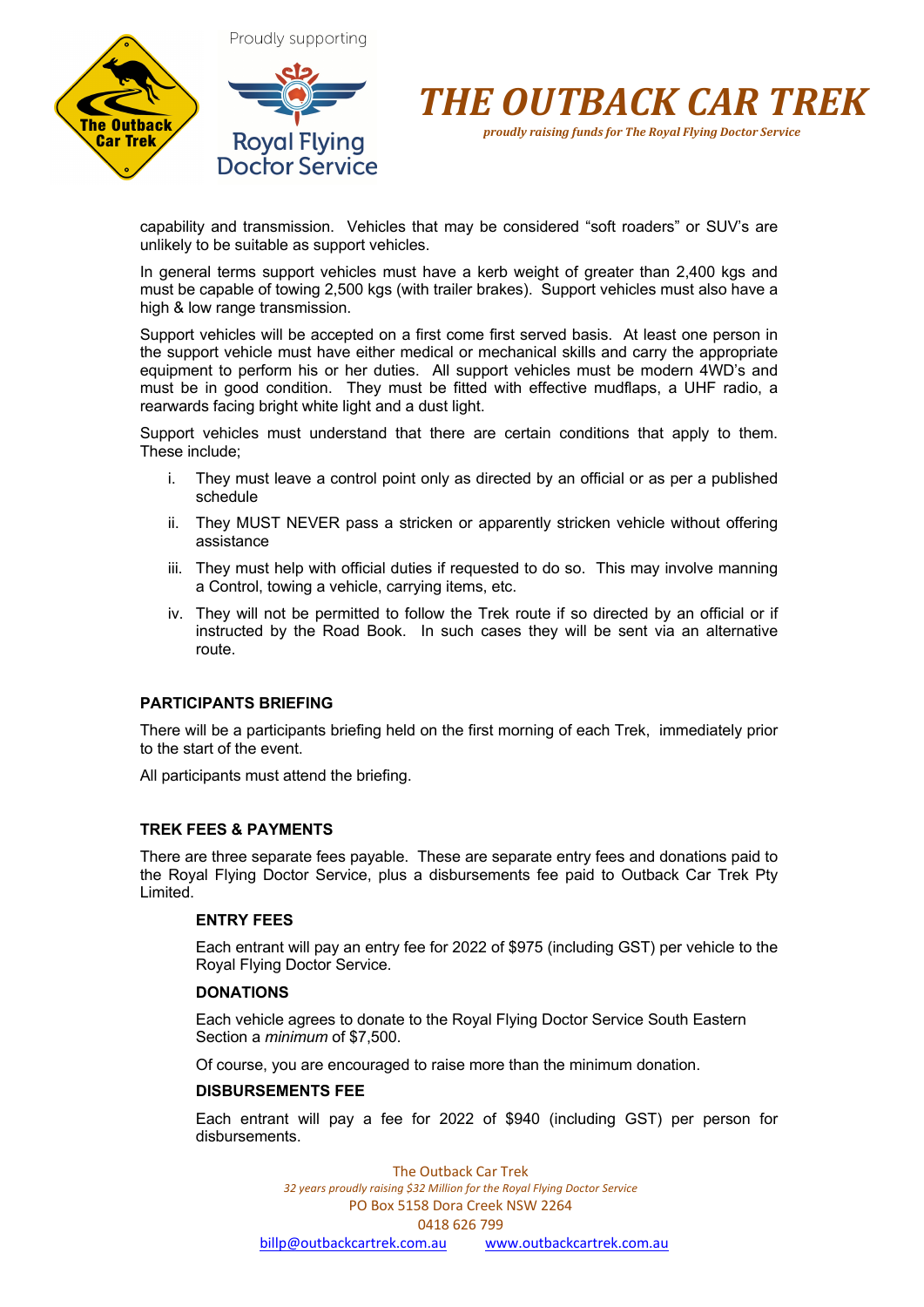





*proudly raising funds for The Royal Flying Doctor Service*

What is referred to as the disbursements fee covers all your meals on the event, from and including breakfast on Day 1 up to and including the five star Gala Awards Dinner on the final night of the Trek. This fee also covers entertainment during the event, public liability insurance, the cost of movie and still photography created as the event progresses, coach transfers, National Parks fees, camping fees and a great many other expenses.

*The meal & disbursements fee is estimated 9 months in advance on a cost recovery basis, plus a small contingency fee to allow for any cost over-runs.*

# **DATES FOR PAYMENT**

The entry fee and meal money must be submitted with the completed entry form.

- Cheques for the entry fee are to be made out to the Royal Flying Doctor SE Section.
- § Cheques for the meal & disbursements money are to be made out to Outback Car Trek Pty Limited.
- § A donation of 50% of the minimum amount must be paid on or before 15 January 2022 and the balance of the minimum donation made on or before  $15<sup>th</sup>$ April 2022.

Any vehicle that is not up to date with its Fees & Payments on  $1<sup>st</sup>$  May 2022 may lose its right to participate in the Trek.

# **REFUNDS**

All entry fees are non-refundable and non-transferable to other vehicles or later Treks, unless an event is postponed or cancelled due to COVID-19.

Where more than 30 days notice is given, the Disbursements & Meals fee may be transferred to another event at the discretion of the event organiser.

#### **CREW NUMBERS**

No vehicle shall carry fewer than two people or more than its legal capacity. No one under the age of 18 years will be allowed on the event.

# **LICENCES**

No special licences are required by crewmembers, as this is not a competitive event. However all participants must be over 18, and anyone who drives at any time must have a current, non-provisional civil driving licence recognised in Australia.

# **VEHICLE SPECIFICATIONS**

*IF IN ANY DOUBT CALL THE TREK OFFICE FOR A DECISION BEFORE BUYING/ BUILDING/ MODIFYING A CAR. ANYONE WISHING TO MAKE MINOR ALTERERATIONS TO THESE REGULATIONS CAN SUBMIT A REQUEST TO A PANEL COMPRISING*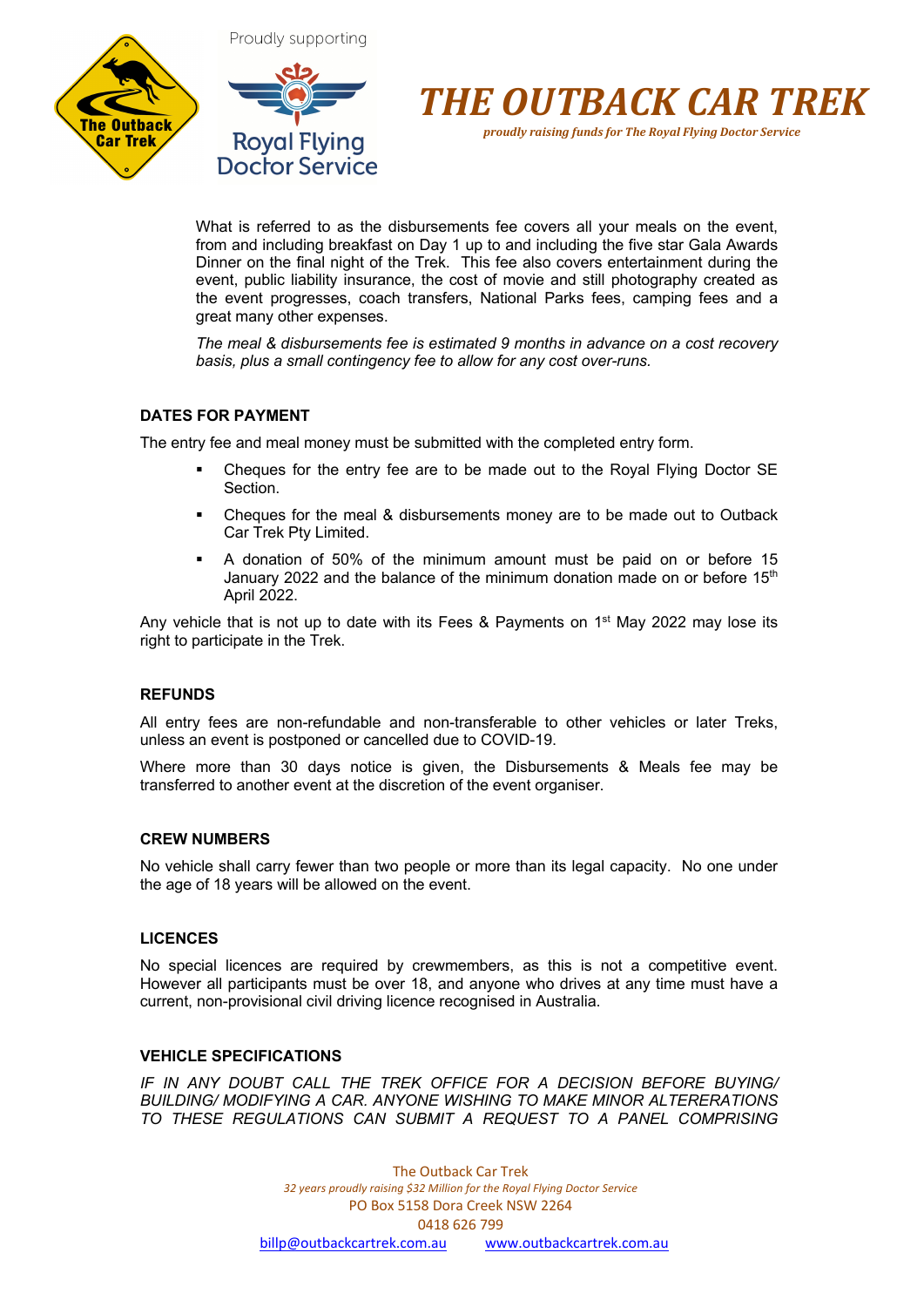



*proudly raising funds for The Royal Flying Doctor Service*

*SCRUTINEERS, EXPERIENCED ENTRANTS AND THE EVENT DIRECTOR FOR CONSIDERATION. NO MAJOR VARIATIONS WILL BE ACCEPTED.*

#### **GENERAL**

The purpose of these specifications is to see that cars are built strongly with an emphasis on safety and reliability. We do not want "hotted up" high performance vehicles.

Pre-1959 vehicles may be modified with the approval of the Organisers.

#### **ENGINE**

Do not "hot up" your engine. The engine must be generally in accordance with the manufacturer's original specification. Only the original engine (or an identical replacement) can be used unless permission is sought from the Trek Director.

Fuel injection cannot be fitted unless it came as original equipment on that model.

Engine capacity may be increased by up to 15%.

Engine mountings should be replaced, no matter how good they seem to be and an engine securing device must be fitted.

#### **TRANSMISSION & DRIVE TRAIN**

Transmission and drive train are free, but the fewer changes from standard there are, the more likely it will be that spares can be found. A safety strap must be fitted under the forward end of the tail shaft.

#### **EXHAUST SYSTEM**

The original engine pipe may be replaced with extractors. It is strongly recommended that the exhaust system be built so as to protrude as little as possible below the chassis rails.

#### **BRAKES**

Brakes are free and entrants are encouraged to upgrade them wherever possible, eg. from drums to discs. Brake lines are to be made from steel, not copper, unless certified by the installer as being brake line quality. Brake lines that are encased in rubber of some other protective wrapping are to be inspected for corrosion.

#### **SUSPENSION**

Suspension is free and should be lifted as high as possible to increase ground clearance. Stronger springs and suitable shock absorbers should be fitted and particular attention given to strengthening shock absorber mounting brackets. Shock absorbers take a hammering on the corrugations and old ones should also be replaced with ones of superior specifications. If they bolt through the floor (as in EH-HR Holdens) reinforce the area with steel angle.

To prevent/reduce stone damage, shock absorbers should have a protective covering at their front – e.g. strong rubber covering.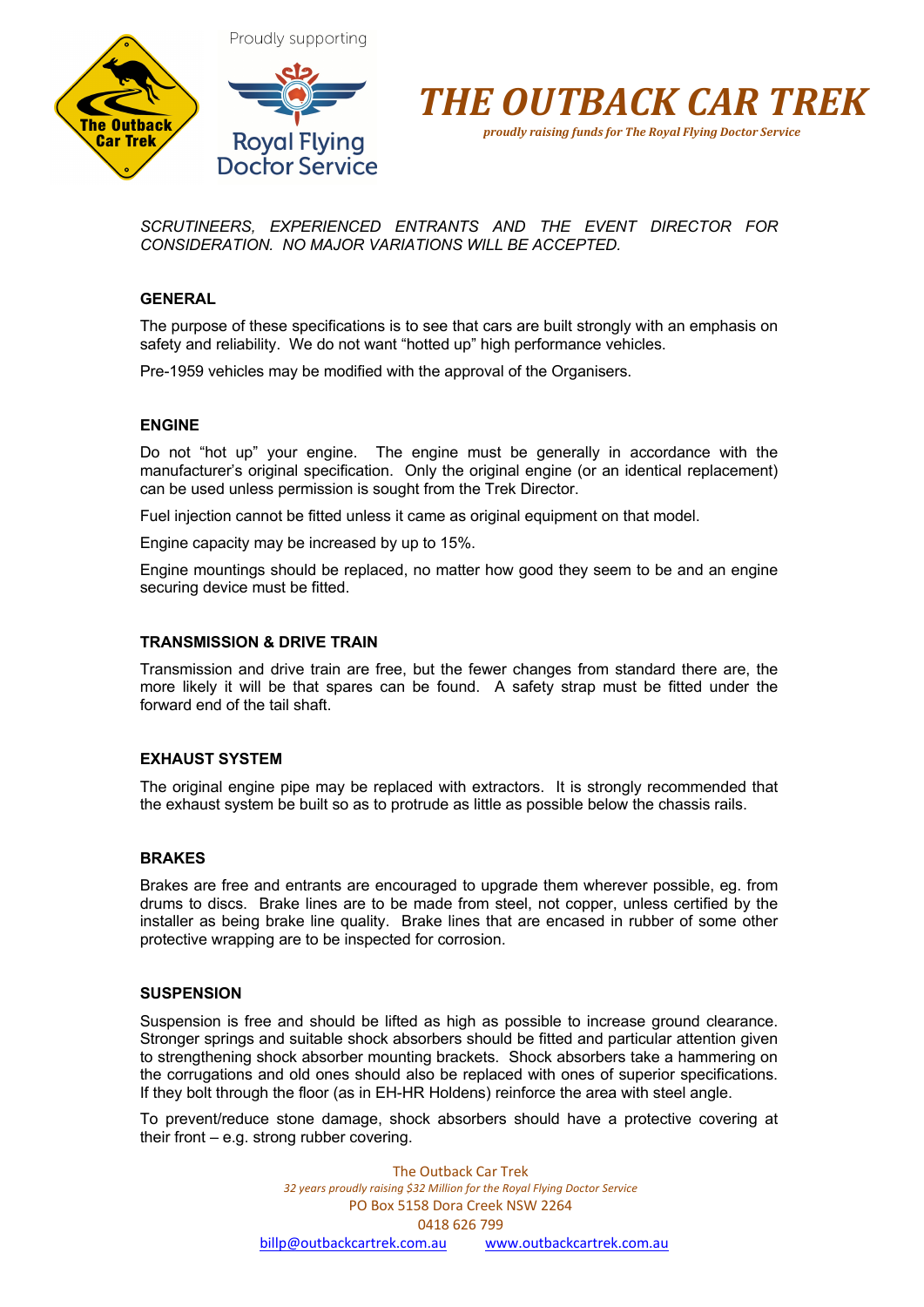



*proudly raising funds for The Royal Flying Doctor Service*

Front suspension collapses have been common in the past. Reinforce upper and lower control arm (wishbones) by welding 12mm bar between the inner and outer pivots, as close to the outer edges as possible. Replace ball joints every two years, annually on heavy cars.

# **AXLES**

Diff housings tend to bend causing axles to break. Weld angle to the underside of the rear axle casings from the diff to the brake backing plate.

**N.B.** In past years the breakage of fatigued front stub axles had become a common occurrence, causing accidents, some of them serious. To combat this, from 2014 we require that all stub axles be crack-tested every three years and the evidence of that crack test must be submitted with your entry form.

All cars are required to have stub axles crack tested every 3 years at the minimum.

You should replace your wheel bearings with highest quality products as a matter of course every year. And make sure you carry replacement wheel bearings with you.

# **WHEELS & TYRES**

Wheels and tyres are free. Fairly narrow wheels are best for mud and bulldust as they are less likely to 'float'. Larger diameter wheels are a good idea as they increase ground clearance, particularly under the diff. A greater range of tyres is available for larger wheels ie. from 14" upwards. Strong tyres in good condition are essential. Take 2 spares and don't forget the jack and a board to put under it for changing wheels on sandy or muddy surfaces.

# **FUEL TANK**

Specifications are free but it is your responsibility to make sure you are carry enough fuel.

Part of the enjoyment of the Trek is "getting away from it all" which translates into "not near many service stations". You should increase your fuel tank capacity to provide you with 500+ kms range of driving on dirt roads.

Recent light Japanese trucks use a small square section tank that may fit behind your back seat or between your rear wheel wells. Marine outlets also have good stainless steel tanks that can be bolted in. Don't drain this tank into the main one, as a hole in the lower tank will cause you to lose all your fuel.

If you carry Jerry cans they MUST be attached to the exterior of your vehicle, or strapped down in the boot. At no stage must a Jerry can be carried in the cabin of a vehicle. (Don't forget a funnel.)

# **UNDERBODY PROTECTION**

Protection of your car's vitals is essential. Sump guards, transmission guards and plates under fuel tanks must be fitted. Sump guards should be perforated to stop mud building up around the engine and causing overheating. Don't forget to leave access for the sump plug. A heavy curtain made from industrial rubber belting makes a good stone guard in front of the rear axle and tends to protect the fuel tank and shock absorbers as well. It must not hang lower than 50 mm above the ground when the car is laden.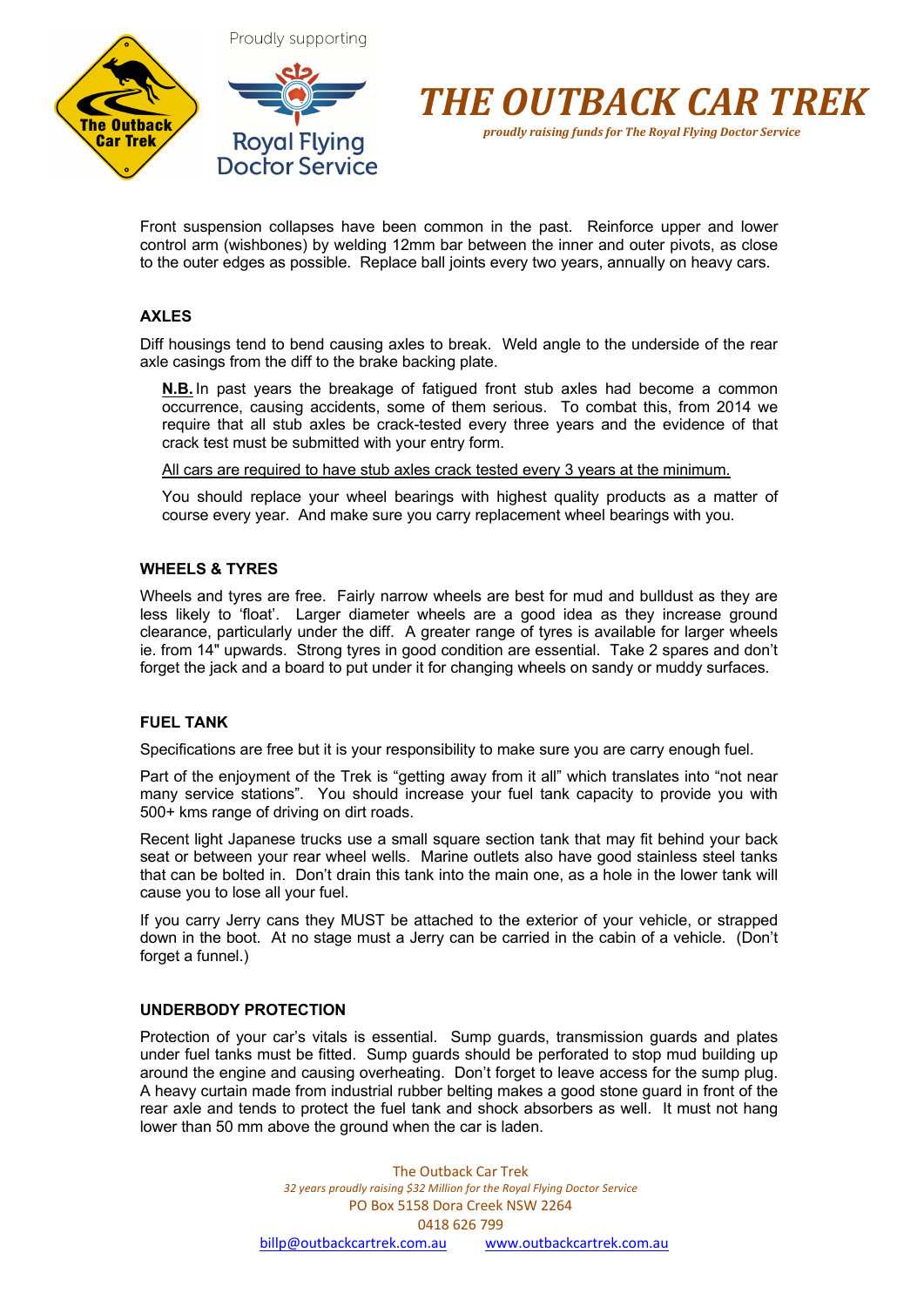



Effective mud flaps are compulsory on all vehicles, including supports.

### **ROLLOVER PROTECTION**

Rollover protection is mandatory on 2WD Trek cars. The following is an extract from the 'Light Vehicle Code of Practice' (Jan 1994).

#### *3.6.10 Roll Bars*

*The majority of internal roll bars or 'roll cages' were originally designed principally for use in racing cars where the driver's head was protected by a helmet. Unfortunately under normal driving conditions and in an accident, the heads of the driver and passengers are not protected by helmets so any modifications to the inside of the cabin must be carefully designed to prevent injuries to occupants in an accident. Four point 'roll bars' or 'roll cages' ie. roll cages having a roll bar at the 'B' pillar areas with two braces to the rear of the vehicle are satisfactory providing the following requirements can be met:*

- *a) the transverse section of the roll cage running across the vehicle behind the driver's head is to be outside the headspace area for the driver and front passenger;*
- *b) if the rear braces for the roll cage lie within the headspace for any rear passengers then the rear seat is to be removed;*
- *c) all areas of the roll cage structure above the driver's shoulder shall be padded;*
- *d) the roll cage must not restrict access to any seating position;*
- *e) the roll cage must not interfere with the normal functioning of any standard or mandatory equipment eg. seat belts and head restraints;*
- *f) the roll cage must not obstruct the driver's vision;*
- *g) the roll cage must not obstruct the driver in his full and proper control of the vehicle.*

*'Six point' roll cages ie. roll cages having supports running down the 'A' pillars, 'B' pillars and braces running to the rear are generally not acceptable because the sections running down the A pillars and across the top of the windscreen can constitute an increased risk to the driver and front passenger in an accident. They can also decrease visibility for the driver and usually prevent the correct positioning of the sunvisors.* 

*Roll cage anchorages and seat belt anchorages should not be combined in the one anchorage. Where seat belts are attached to the roll cage, the roll cage and it's attachment to the body must be capable of withstanding the combined seat belt and roll cage loads.*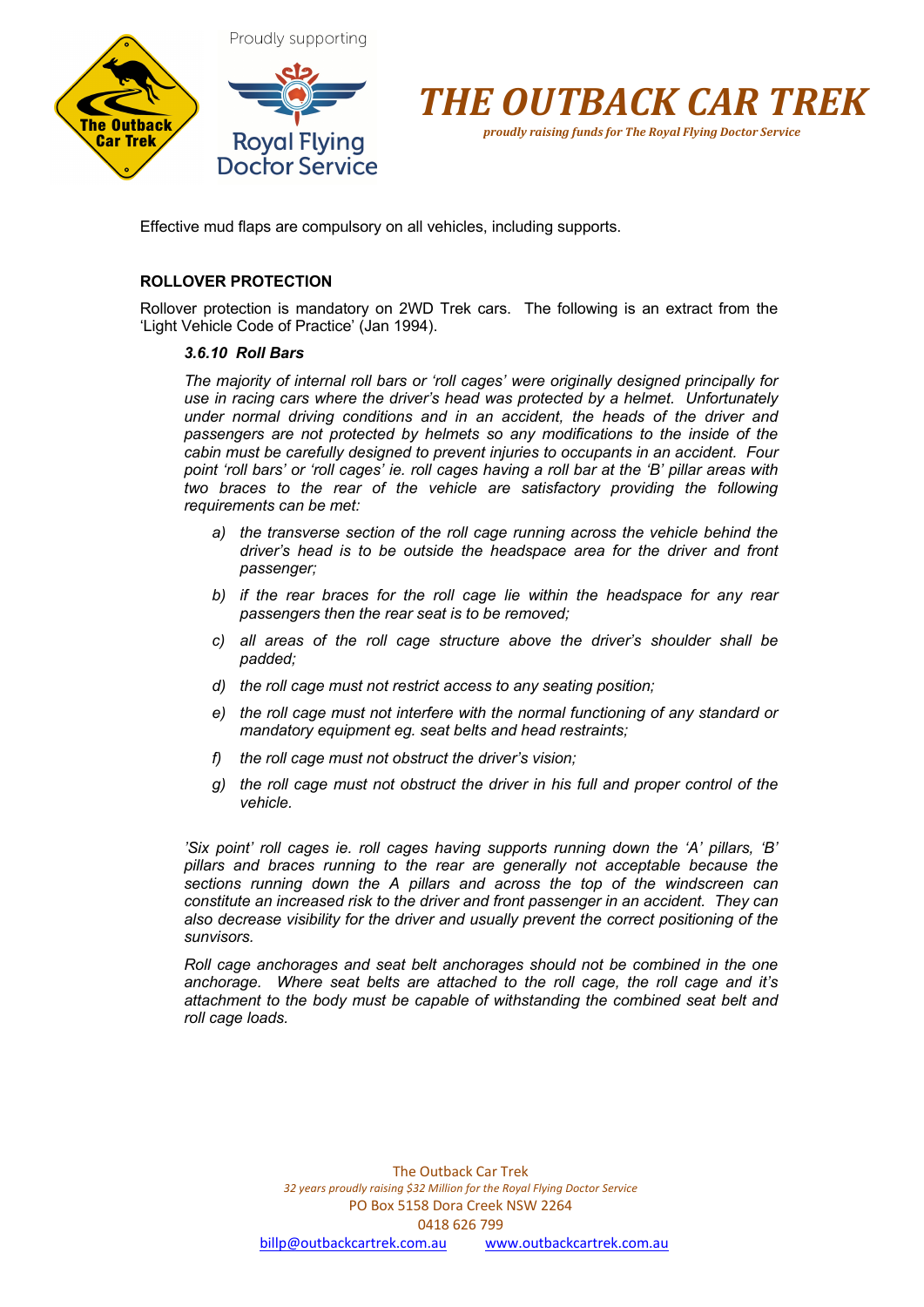



Proudly supporting



*proudly raising funds for The Royal Flying Doctor Service*

# **SEAT BELTS**

All 2WD Trek vehicles must be fitted with full-harness seat belts – no exceptions.

# **WINDSCREENS**

Windscreen glass must be laminated.

# **TOWING EYES**

Every vehicle must have a strong towing point front and rear. A hook is good, as is an eye with a D-shackle fitted. Tow bars are also acceptable.

# *UNDER NO CIRCUMSTANCES SHOULD TOW BALLS BE USED TO TOW OR SNATCH VEHICLES WITH ROPES OR SNATCH STRAPS.*

#### **SAFETY TRIANGLES**

Every vehicle must carry a red reflective triangle and display it if the car is stopped on or close to the road.

#### **CB RADIOS**

Every vehicle, including supports must have a UHF CB radio with at least 20 channels. A second radio (AM CB will do) should be fitted if one crew wants to talk to another without disturbing regular radio traffic or turning the main UHF off the Trek channel.

# **DUST LIGHTS**

All vehicles must be fitted with a revolving amber light/strobe mounted on the roof to indicate their position in dusty conditions. **You must make sure that your amber light/ strobe is clearly visible from both the front and the rear.** Globes are to be 100 watt or greater.

A second fixed white rear facing light must be fitted at or above rear window height (approx. equivalent to head height of the driver in a car behind you) and wired to a separate circuit.

Carry spare globes and fuses for your dust lights.

Dust lights must be illuminated at all times when on dirt roads.

**NUMBERS** – All vehicles must carry the identifying door panels provided by the organisers. This will be in the form of self-adhesive vinyl panels approximately 500mm deep by 400mm wide. Space must be left for a panel on each door. On the panel entrants must fix **BLACK** 150mm high numbers. These are available from marine outlets or instant sign companies.

Vehicles approaching from behind, often in dusty conditions, must be able to identify you from a reasonable distance. You must fix your vehicle's number, at least 150mm high, in **WHITE** onto the upper right-hand corner of your car's back window for the benefit of following vehicles, and also onto the front left hand corner of your windscreen for the benefit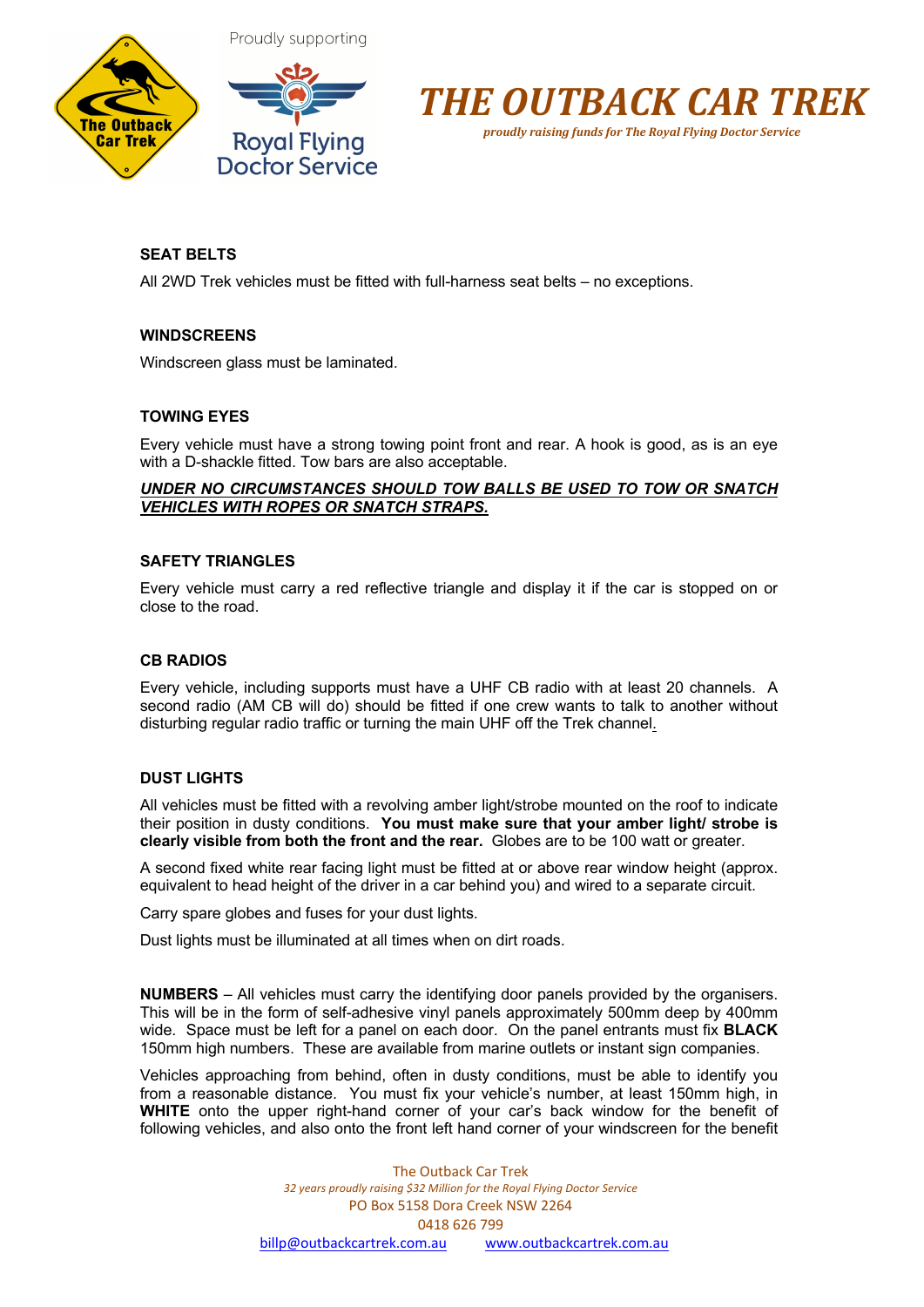



of officials at check points. If there is insufficient contrast for the rear facing number use a darker (or lighter) background.

# **SPARE PARTS & EXTRA EQUIPMENT**

You must carry a reasonable range of spares in your car, or in your support vehicle if you have one. You may wish to share the load with another entrant in a similar vehicle as long as you intend running together, e.g. you might carry a spare radiator and they may carry spare shock absorbers. A check list should include;

| tie rods & control arms                                  | wheel bearings                             |
|----------------------------------------------------------|--------------------------------------------|
| $\blacksquare$                                           | $\blacksquare$                             |
| shock absorbers $-1$ front & 1<br>$\blacksquare$<br>rear | fan belts<br>$\blacksquare$                |
| spark plugs, leads & distributor<br>п<br>cap             | condensor, coil & points<br>$\blacksquare$ |
| spare windscreen wiper motor                             | spare washer bottle pump                   |
| $\blacksquare$                                           | ٠                                          |
| fuel pump                                                | roll of fencing wire                       |
| ٠                                                        | $\blacksquare$                             |
| tools                                                    | radiator hoses                             |
| $\blacksquare$                                           | $\blacksquare$                             |
| gaffer tape                                              | spare radiator                             |
| п                                                        | п                                          |

All vehicles MUST carry a Snatch Strap and a fire extinguisher. You must also bring 4 litres of engine oil, automatic transmission or clutch fluid, brake fluid and at least 20 litres of water.

Every loose item which cannot be stowed in the boot must be bolted to the floor.

# **ROOF RACKS**

We are not in favour of roof racks. If at all possible leave roof racks behind. They can make you think that you have more space than you need and tempt you to bring extra gear. They can also dramatically lift the centre of gravity and seriously alter your cars handling. If you must use a roof rack use it for light items only and keep heavy items down low. Do not use your roof rack for spare fuel or spare tyres.

# **FIRST AID KIT**

Every vehicle, both 2WD & Support, must carry a first aid kit. Here is a list of suggested items to be included. This list is not comprehensive and is additional to what might be in your basic first aid kit;

| • Sunscreen and lipscreen                                                    | Multivitamins<br>$\blacksquare$ |
|------------------------------------------------------------------------------|---------------------------------|
| • Cold & Flu capsules                                                        | • Cold sore cream               |
| <b>Bandaids</b><br>$\blacksquare$                                            | Dencorub                        |
| Panadol<br>$\blacksquare$                                                    | • First aid cream (iodine base) |
| And any medications that you might use from time to time<br>$\blacksquare$ . |                                 |